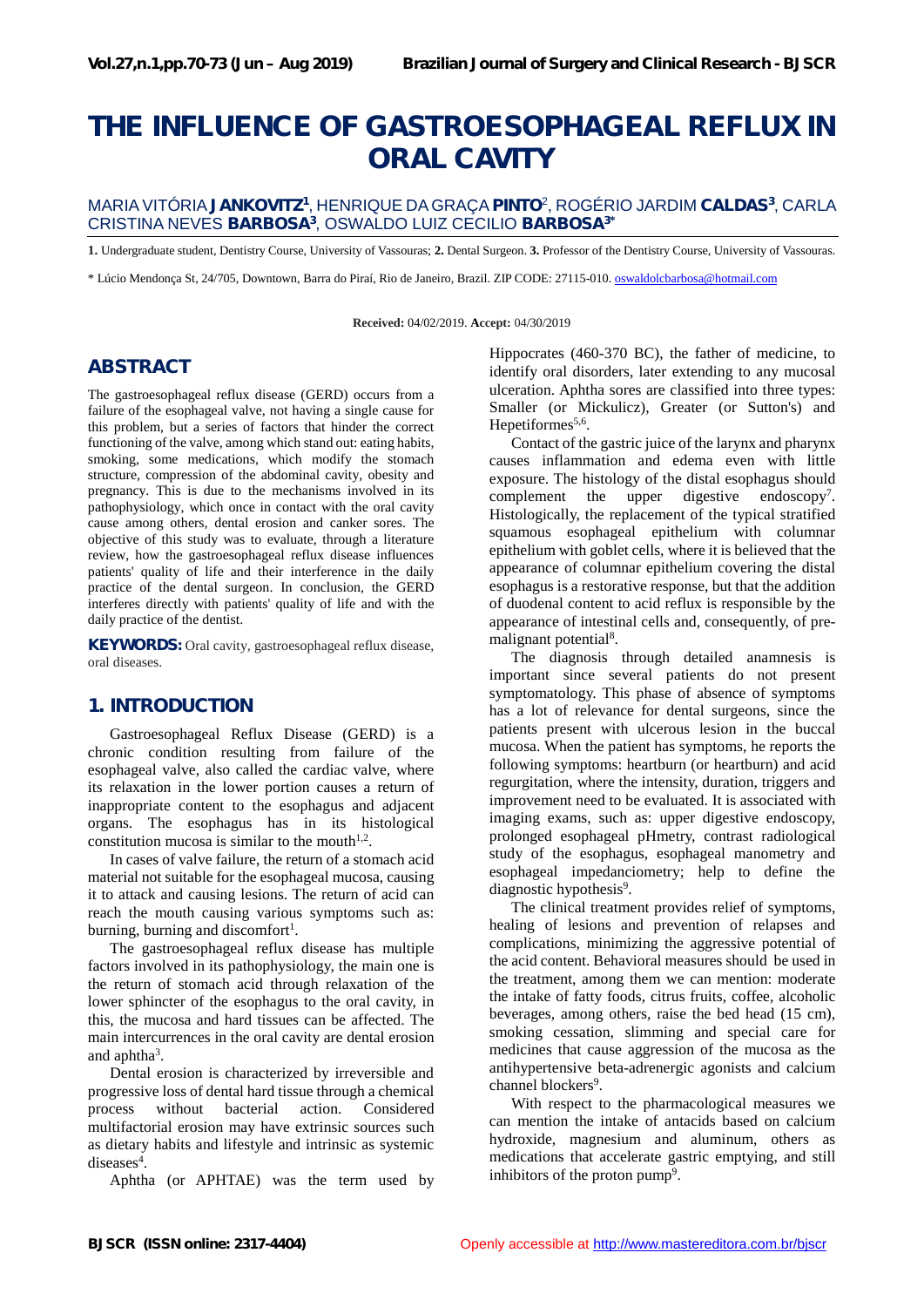Dental treatment should begin with a treatment plan for oral rehabilitation where the dentist should intervene when the changed condition is resolved. Currently there are varieties of restorative materials that allow the natural structure of the tooth always preserved as possible. Minimally invasive treatments have a good prognosis, provided there is sufficient dental structure. Ceramic restorations, cast metal pins, pins, among others can be successful. The dental surgeon can use fluoride exerting the protective effect, where it can activate the process of remineralization<sup>4</sup>.

The diagnosis made through detailed anamnesis shows that several patients do not present symptoms. This stage of absence of symptoms has a lot of relevance for dental surgeons, since the patients present already with ulcerous lesion in the buccal mucosa. Through clinical history clinical history, we identified the characteristic symptoms, their duration, intensity, frequency, triggering and relief factors, pattern of evolution over time and impact on quality of life.

When it already has symptoms, it refers to the following: heartburn (or heartburn) and acid regurgitation, where the intensity, duration, triggers and improvement need to be investigated. Pyrosis is defined as a retrosternal burning sensation that radiates from the sternal manubrium to the base of the neck. It is associated with imaging exams, such as: upper digestive endoscopy, prolonged esophageal pHmetry, contrast radiological study of the esophagus, esophageal manometry and esophageal impedanciometry help to define the diagnostic hypothesis $10$ .

In addition, other clinical manifestations may be due to gastroesophageal reflux. Atypical manifestations are the non-coronary chest pain, respiratory (cough and bronchial asthma), otorhinolaryngological (dysphonia, throat and throat sensation) and oral (dental erosion, thrush, halitosis)<sup>9</sup>.

GERD responds satisfactorily to clinical treatment. However, after withdrawal of the medication, symptoms return. This is because it is a chronic disease, necessitating, therefore, chronic administration of PPI. This is the so-called maintenance treatment, in which the minimum dose that can keep the patient without symptoms should be administered. Long-term therapy is effective, and there is no evidence of dysplasia or neoplasia<sup>10</sup>.

Finally, the surgical treatment indicated when there is intolerance to clinical treatment and complicated forms of the disease<sup>10</sup>.

The objective of this study was to evaluate, through a literature review, how the gastroesophageal reflux disease influences patients' quality of life and their interference in the daily practice of the dentist surgeon.

## **2. MATERIAL AND METHODS**

A bibliographic search was carried out in the most up-to-date databases on the subject. Organizing in an exploratory way related to the proposed theme. The materials used were of various natures (among books, articles, periodicals, monographs, dissertations, theses

and scientific materials online), which were gathered through research on topics such as manifestations in the oral cavity, gastroesophageal reflux, and organized through the content presented in order to help in guiding the theme of the work.

## **3. DISCUSSION**

Increasingly present in the daily clinic, it is estimated that GERD is one of the most common diseases in the world population, this compromises the quality of life of the patient, due to its complications, intensity and diversity of symptoms. It is estimated that in Brazil the incidence rate of this pathology is 20 million Brazilians or 12% of the population $10$ .

The symptoms may be classic (of varying severity) or imperceptible by the patient over a long period of time where they end up harming the quality of life and can bring serious complications. This condition is also one of the most common causes of gastroenterological  $\text{consultations}^{1,11,12}.$ 

The manifestations of GERD are also extra esophageal. Studies performed in the oral cavity show that the associated reflux content and its enzymes are still undervalued. These studies conducted in the last 40 years show that there is a failure of cellular balance in the presence of gastric contents in various places of the body. Saliva have several proteins that act on the essential functions of the homeostasis of involved structures and can be degraded by the pepsin of the origin of the returned secretion of the esophagus acting on the oral cavity of various forms<sup>13-15</sup>.

With so-called imperceptible symptoms, dental surgeons have been responsible for diagnosing the presence of GERD, where in a routine visit dental erosions can be observed, especially in posterior teeth. This is reported as the main symptom of silent GERD, which should serve as a warning sign. In addition to the above symptom, patients may report: thrush, sour taste, burning, sensitivity and halitosis, which may help the clinician to determine and perform a differential diagnosis. However, it is necessary to refer to a gastroenterologist to define the diagnosis<sup>3,16,17</sup>.

The gastroenterologist has an important role for diagnostic confirmation, a detailed anamnesis is necessary, where the medical history is taken into account, as well as subsidiary examinations. Among the main exams we can mention the upper digestive endoscopy is the exam of choice that allows to diagnose conditions associated with GERD and is indicated for those patients who present chronic symptoms of the disease. Esophageal phmetry, exam that is given by the introduction of a probe in the esophagus that is able to monitor and measure the acidity present in it for a period of 24 hours, allowing including verification of esophageal acidity during sleep $10,18,19$ .

The discomfort caused by GERD causes patients with this disease to visit the dentist surgeon frequently in order to find relief from the discomfort caused by the various episodes of the symptoms reported extra esophageal. Meanwhile, the dental surgeon aims to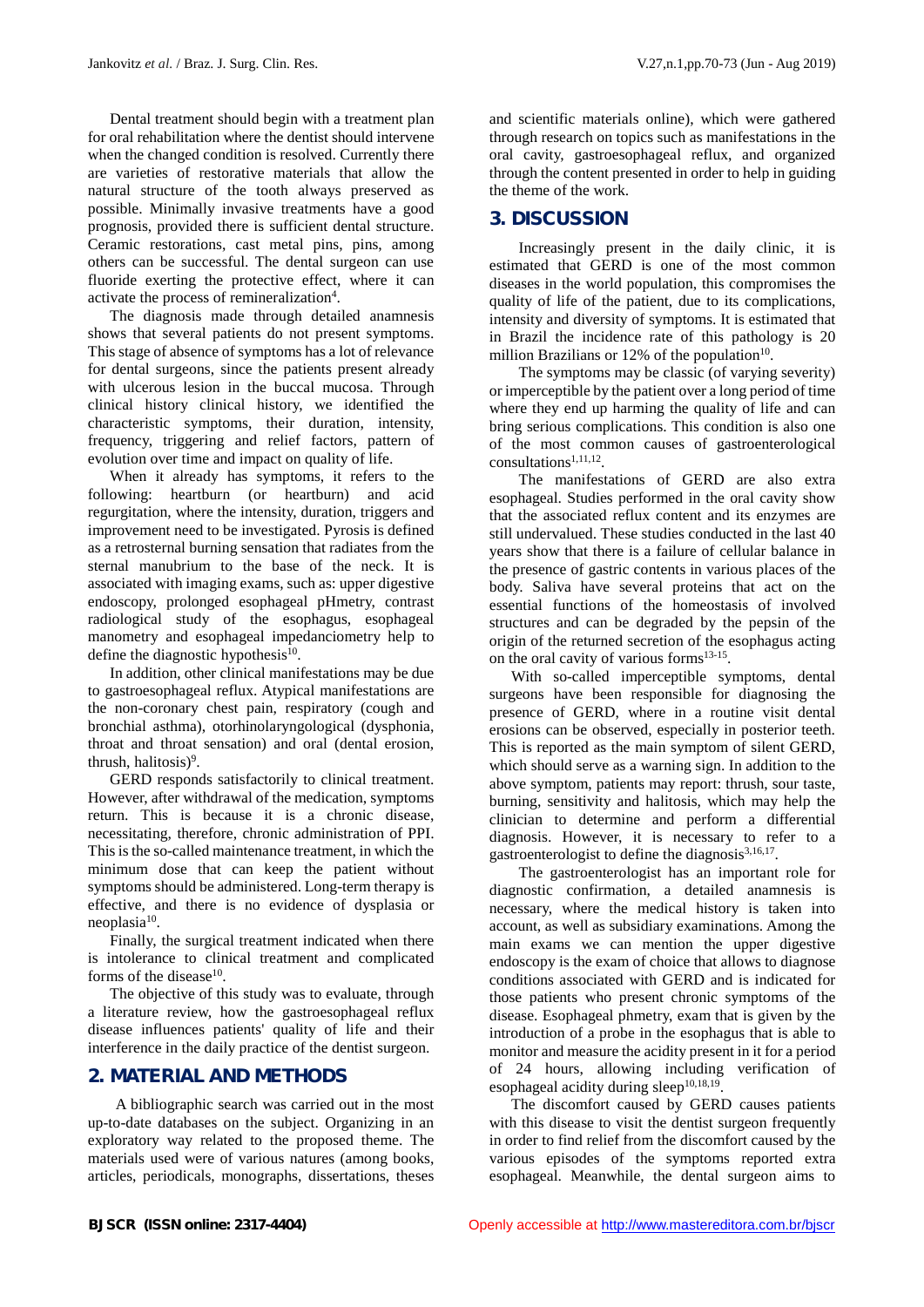bring comfort to the patient to perform the treatment in a way that it successfully reaches its objectives, reestablishing the function that may be involved. In order for dental treatment to be performed and a successful prognosis is obtained, the patient must first perform the ideal treatment for reflux according to the physician, and may use antacids that neutralize salivary pH. Thus, the potential of regurgitated acid is diminished allowing the restorative therapy based on the symptoms that affect the patient<sup> $4,16,18,19$ </sup>.

GERD is an intrinsic factor of dental erosion, reduction of enamel brightness, polishing of dental surfaces and prosthetic teeth with a chamfer finish, these being the clinical manifestations of erosion. The rehabilitation therapy will depend on the amount of enamel lost, where the natural dental structure should be preserved. Currently there are various aesthetic, adhesive and mechanical resistance possibilities in restorative materials. Direct restorations in composite resin are considered excellent when there is a quantity of dental structure. However, when dental loss is extensive indirect metaloceramic or pure ceramic restorations may be used. Rehabilitation can be used in both the anterior and posterior regions, always evaluating the degree of hard tissue lost to indicate the best treatment<sup>4,18</sup>.

The remineralization therapy with toothpaste with [3] remineralizing capacity based on sodium fluoride, calcium, phosphate and fluoride was effective in the treatment of erosion when loss of enamel is not extensive<sup>20</sup>.

In the dental office, the dentist can use the fluorine being this the main remineralizing agent that acts through the increase of the superficial resistance from the mineral recovery. Fluoride varnishes even the concentration of 0.01% also result in an increase in surface resistance exposed to erosive agents, having this effect being attributed to its mechanical action due to its [6] adherence to dental structure<sup>21–23</sup>.

Several studies have shown the sore as an extra [7] esophageal symptom in patients with GERD. Even today, there is no consensus on the treatment of aphthous ulcers, many of them are still ineffective, and so it ends up being empirical, just to give comfort to the patient, relieving the discomfort of the same. For this, the dental surgeon can guide the patient to maintain a good oral hygiene and the exchange of a dental brush with a soft one to avoid trauma. Topical medications like Triamcinolone dramatically reduce pain but not the [10] duration of the episode. Natural medicines have been used in the form of orabasis like propolis and the chamomile has had satisfactory results as the resolution of the pain and the time of healing by its antiinflammatory actions thus having promising results $2,4,6$ , 24,25

 $\frac{5}{12}$ .<br>The alteration of salivary pH due to GERD as shown in recent studies also causes xerostomia<sup>1</sup>, where the affected patient may still complain about the sensation [13] of dry mouth and difficulty in swallowing food. Sugarfree chewing gums and urea-containing gums help

stimulate secretion production. The dentist can also propose the use of artificial saliva for patient relief giving comfort to chew and food intake<sup>26</sup>.

## **4. CONCLUSION**

It is concluded that GERD has a variety of extra esophageal symptoms that mainly affect the oral cavity causing oral alterations where the dentist has a fundamental role in the diagnosis and treatment of the same. Among them are dental erosions, canker sores, oral burning and tooth sensitivity. Therefore, we can say that the presence of GERD oral cavity could be promotes symptoms that cause discomfort to the patient, worsening their quality of life. It is also important to emphasize that the diagnosis positively influences the choice of the patient's treatment plan can be performed by a multidisciplinary team (Dental Surgeon and/ or a Physician).

#### **REFERENCES**

- [1] Ranjitkar S, Kaidonis JA, Smales RJ. Gastroesophageal Reflux Disease and Tooth Erosion. Int J Dent 2012; 1(1):1-10. Doi:10.1155/2012/479850
- Defácio JA. Refluxo gastroesofágico com epigastralgia persistente. Relato de caso. Rev Dor 2010; 11(1):87-89.
- [3] Corrêa MCCSF, Lerco MM, Henry MACA. Estudo de alterações na cavidade oral em pacientes com doença do refluxo gastroesofágico. Arq Gastroenterol 2008; 45(2):132–136.
- [4] Branco CA, Valdivia ADCM, Soares PBF, Fonseca RB, Fernandes Neto AJ, Soares CJ. Dental erosion: diagnosis and treatment options. Rev Odontol UNESP. 2008; 37(3): 235-242.
- [5] Consolaro A, Consolaro MFM-O. Aftas após instalação de aparelhos ortodônticos: porque isso ocorre e protocolo de orientações e condutas. Rev. Dent. Press Ortodon. Ortop. Facial 2009;14(1):18-24.
- [6] Gazel M, Frazão MSV, Avelar BM, Navarro-Rodriguez T. Aftas orais. Rev. Clin. Ter. 2005; 6(1):23-28.
- [7] Vieira MC, Pisani JC, Mulinari RA. Diagnóstico de esofagite de refluxo em lactentes: a histologia do esôfago distal deve complementar a endoscopia digestiva alta. J Pediatr (Rio J) 2004; 80(3):197-202.
- Dotti, VP, Baretta GAP, Yoshii SO, Ivano, FH, Ribeiro HDW *et al*. Termocoagulação endoscópica do esôfago de Barrett com plasma de argônio sob diferentes potências: análise histopatológica e de sintomas pós procedimento. Rev. Col. Bras. Cir 2009; 36(2):110–117.
- Moraes-Filho JPP, Domingues G. Doença do refluxo gastroesofágico. Rev. Bras. Med. 2009; 66(9):303-310.
- Henry MACA. Diagnosis and management of gastroesophageal reflux disease. ABCD. Arquivos Brasileiros de Cirurgia Digestiva 2015;, 27(3): 210–215.
- Ranjitkar, S, Kaidonis JA, Smales RJ.. Gastroesophageal Reflux Disease and Tooth Erosion. International Journal of Dentistry 2012; 6(3): 1-10. doi:10.1155/2012/479850
- [12] Nasi A, Moraes-Filho JPP, Cecconello I. Doença do refluxo gastroesofágico: revisão ampliada. Arq Gastroenterol 2006; 43(4):334–341.
- [13] RodriguesACPM. Presença de Biomoléculas Gástricas na Cavidade Oral: Consequências Bioquímicas e Fisiopatológicas. [Dissertação] Porto: Faculdade de Medicina Dentária da Universidade do Porto; 2016.